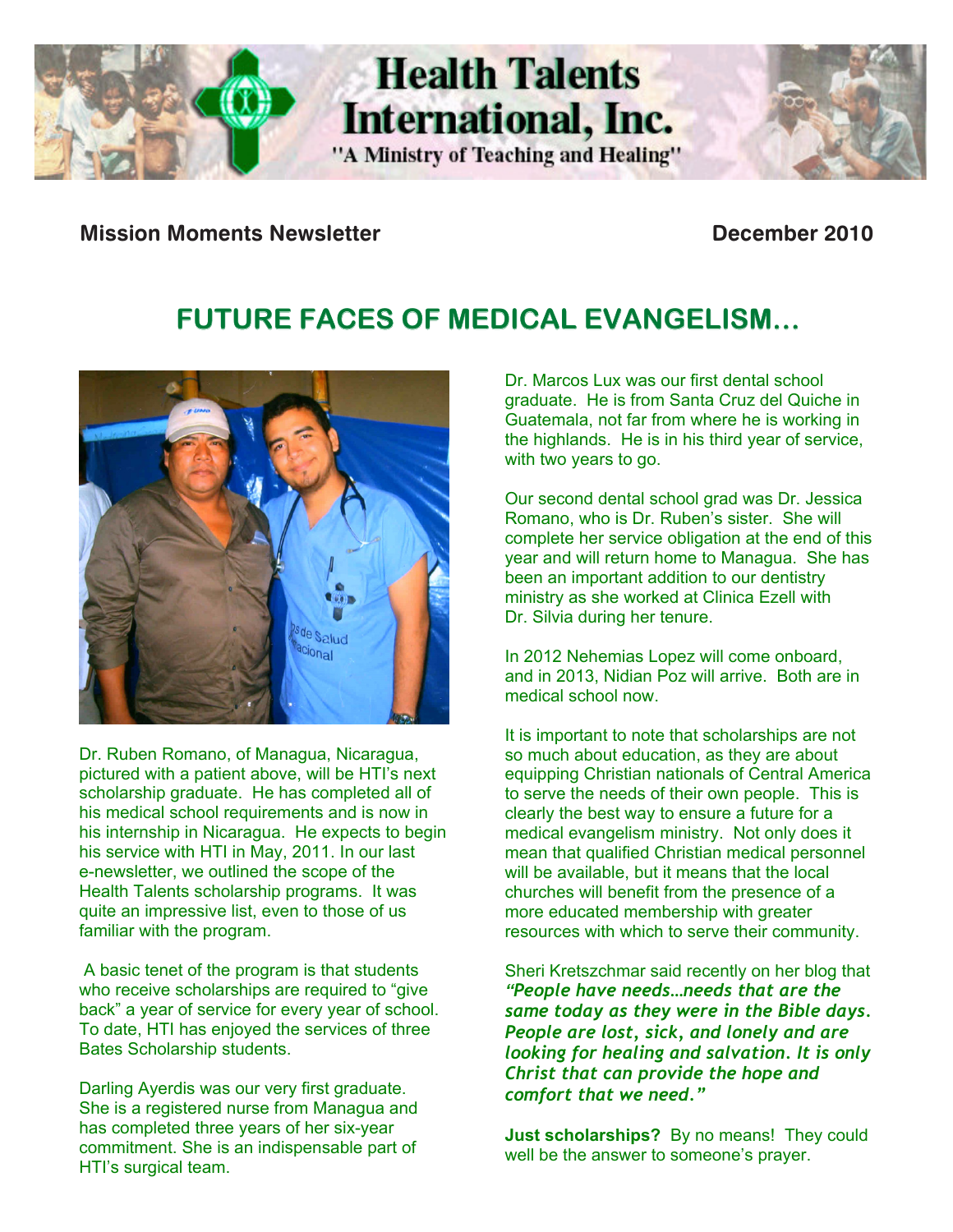# Kingdom News

Baldemar Ruiz, HTI's evangelism coordinator for the clinics, reported significant progress during the past year. Following are some highlights from his report:

Į down to only 4 or 5 people. Since they **Rio Bravo**: There are now 4-5 regular volunteers helping here. This has resulted in three baptisms. This church had been losing members for the past 10 years and were began hosting the medical clinic, attendance has grown. There are now 28 people meeting regularly…in only 1-1/2 yrs.

**San Bartola**: Four baptisms have resulted from this clinic. The new Christians are from Canton Libertad, a far away village with a terrible road. They are very poor, so we've supplied them with Bibles.

**Samayac**: Recently baptized Rolando Aguilar is from Canton Pajales, near the ocean. There is no church presence there at all. Recently Baldimar Ruiz held a meeting there, and fifty people attended!

**Chocola:** This is the site of HTI's former surgery clinic. Because of recent baptisms in Chocola, there is now a Church of Christ meeting there. There are ongoing Bible studies with two different groups of people.

 *We believe that HTI's clinics enhance a church's presence in its community, reinforcing the concept that the church is a place of healing. To God be the Glory.* 

### **HTI Board Changes**

Alan Towler of Austin, Texas, has accepted a 3-yr term on the HTI Board of Directors. Alan, as well as his two adult children, Ashley Anderson and Aaron Towler, have participated frequently in HTI trips. He comes with a good understanding of HTI's mission.

Gary Tabor and Dr Mark Whitefield have resigned from the board and transitioned to our Advisory Board. Gary has served since 1995; Dr. Mark since 2004. We thank him for their devoted service and will miss them greatly.

# Patient News…

 though, is that difference so visual as in the life We know that our ministry can sometimes make a dramatic difference in someone's life. Rarely, of Andy Abigail López Xom. Some time ago this 13-yr-old lost most of her hair to a fire. In August she came to Clinica Ezell seeking help. There was nothing that could be done for her surgically, but plastic surgeon Dr. Dwayne Fulk's heart filled with compassion when he met her and heard her story. When he returned home, he purchased a wig and sent it down to her in October. What a difference that wig will make in her life! Thank you, Dr. Fulks, for caring.

### **Community Development Ministry**

HTI has been developing a ministry to more fully address the basic needs of a community, i.e., clean water, latrines, and smokeless wood burning stoves. With help from the University of Tennessee in Knoxville, attention will begin to focus on the problem of erosion. Erosion can devastate crops and water lines. You will learn more about this ministry in the next issue of Mission Moments.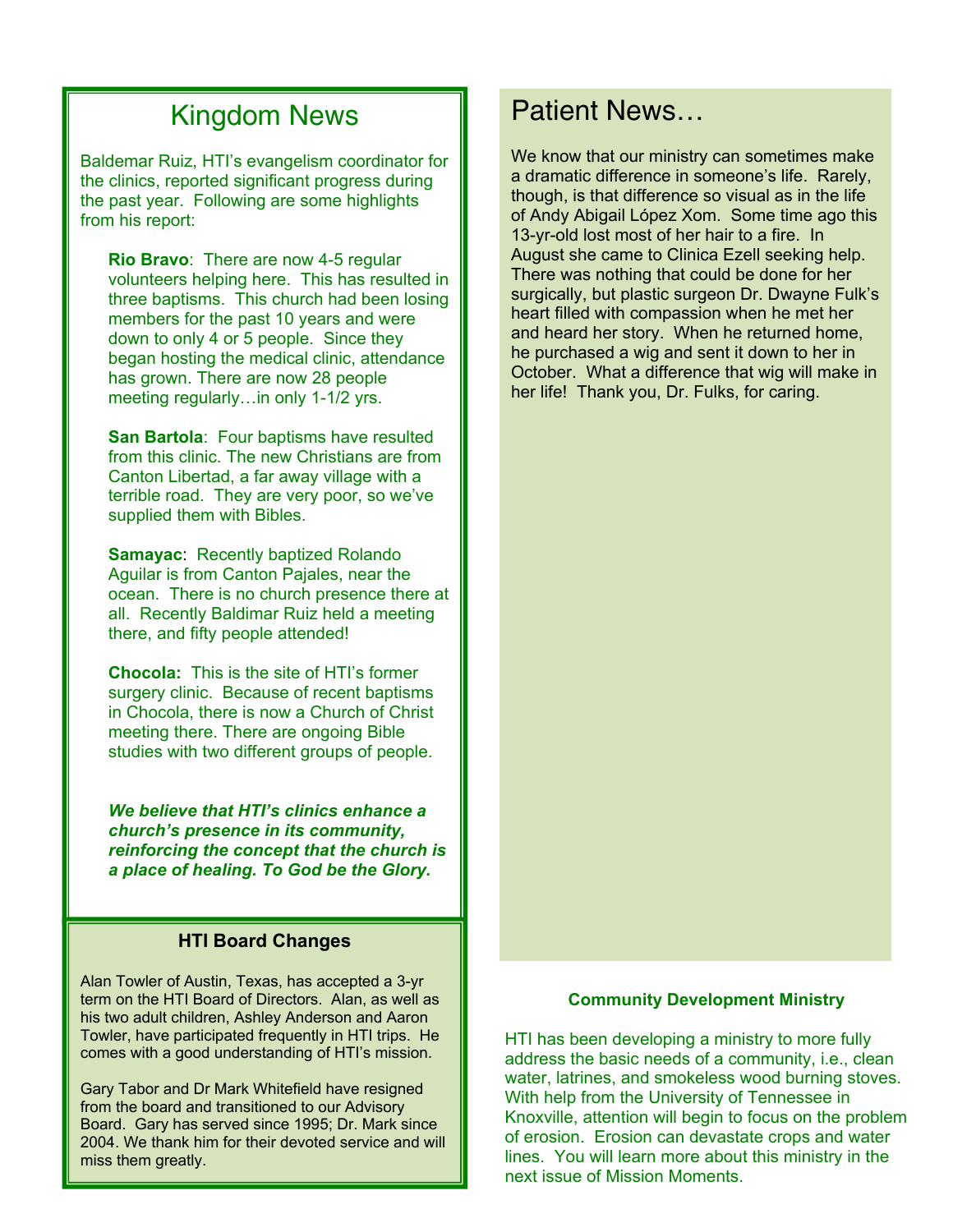## **The Health Talents International "Dash"**

by Rick Harper, HTI Executive Director

A few months ago I was introduced to a poem by Linda Ellis entitled "The Dash." Linda does a masterful job of reminding us that it is the "dash" that will appear on our tombstone between the year we were born and the year we die, that is truly important. The "dash" represents the things we value most and tells our life story. I highly recommend you read the poem or watch the short movie with the same title.

If you are receiving this newsletter, you are already part of Health Talent's dash and we are part of yours. I, for one, am honored and humbled to know that the work of Health Talents has already made up twenty-five of my fifty-two year dash. I trust you are as well!

You will find other articles in this newsletter that elaborate on Health Talents thirty-seven year dash and our plans for adding new physicians and new dentists through our scholarship program well into the future. In fact, we have students entering school next year who will not be ready to join us until 2020!

Through the patient care we provide, the teaching, the training and the volunteers who come to Guatemala each year, we will directly touch the lives of almost 40,000 people in 2010. After you include the families of these direct contacts and our partnering churches in the US and Guatemala, that number swells to more than 250,000 people.

Thank you for being part of the Health Talents family and including us in your life story…your dash.



## **2010 Memorable Clinic Moments**